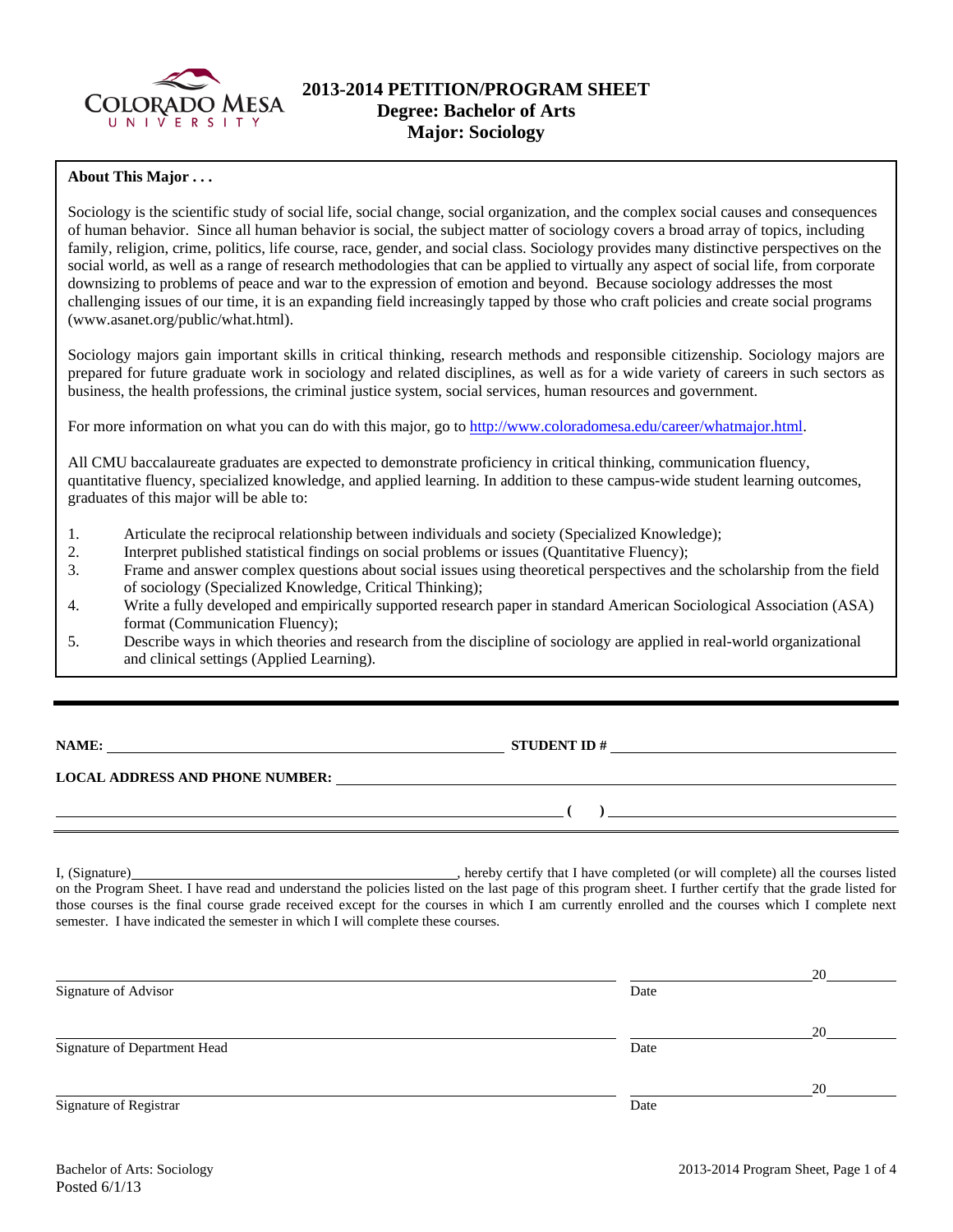#### **Students should work closely with a faculty advisor when selecting and scheduling courses prior to registration.**

Degree Requirements:

- <sup>120</sup> semester hours total (A minimum of 28 taken at CMU in no fewer than two semesters).
- 40 upper division credits (A minimum of 15 taken at the 300-400 course levels within the major at CMU).
- 2.00 cumulative GPA or higher in all CMU coursework.
- 2.50 cumulative GPA or higher in coursework toward the major content area No more than one "D" may be used in completing major requirements.
- Pre-collegiate courses (usually numbered below 100) cannot be used for graduation.
- When filling out the program sheet a course can be used only once.
- A student must follow the CMU graduation requirements either from 1) the program sheet for the major in effect at the time the student officially declares a major; or 2) a program sheet for the major approved for a year subsequent to the year during which the student officially declares the major and is approved for the student by the department head. Because a program may have requirements specific to the degree, the student should check with the faculty advisor for additional criteria. It is the student's responsibility to be aware of, and follow, all requirements for the degree being pursued. Any exceptions or substitutions must be approved by the student's faculty advisor and Department Head.
- See the "Undergraduate Graduation Requirements" in the catalog for additional graduation information.

**GENERAL EDUCATION REQUIREMENTS** (31 semester hours) See the current catalog for a list of courses that fulfill the requirements below. If a course is on the general education list of options and a requirement for your major, you must use it to fulfill the major requirement and make a different selection within the general education requirement.

| Course No Title                                                                                                    | Sem.hrs Grade Term/Trns                                                                                                                                                                                                                                                                                           | $\Delta$<br>3                                                                                                                                                                                                                                                                                                                                                                                                                                                                                                                                                                                                                                                                                                                                                                                                                                                                                                 |
|--------------------------------------------------------------------------------------------------------------------|-------------------------------------------------------------------------------------------------------------------------------------------------------------------------------------------------------------------------------------------------------------------------------------------------------------------|---------------------------------------------------------------------------------------------------------------------------------------------------------------------------------------------------------------------------------------------------------------------------------------------------------------------------------------------------------------------------------------------------------------------------------------------------------------------------------------------------------------------------------------------------------------------------------------------------------------------------------------------------------------------------------------------------------------------------------------------------------------------------------------------------------------------------------------------------------------------------------------------------------------|
| ENGL 111 English Composition<br><b>ENGL 112 English Composition</b>                                                | English (6 semester hours, must receive a grade of "C" or better and<br>must be completed by the time the student has 60 semester hours.)<br>$\frac{3}{3}$                                                                                                                                                        | <u> 1982 - John Harrison, mars eta inperiodo</u><br><b>Restricted Electives</b> (9 upper division semester hours) Select from<br>Restricted Electives list on pg 3.<br><u> 111 - 112 - 112 - 112 - 112 - 112 - 112 - 112 - 112 - 112 - 112 - 112 - 112 - 112 - 112 - 112 - 112 - 112 - 1</u>                                                                                                                                                                                                                                                                                                                                                                                                                                                                                                                                                                                                                  |
| semester hours.)<br>Humanities (3 semester hours)<br><u> 1989 - Andrea Stadtsminster, fransk politik (f. 1918)</u> | Math: MATH 110 or higher (3 semester hours, must receive a grade<br>of "C" or better, must be completed by the time the student has 60                                                                                                                                                                            | <u>ang panahang pangangang pangangang pangangang pangangang pangangang panganggapang panganggapang panganggapang</u><br><b>Foreign Language Requirement (6 semester hours)</b><br>Two consecutive classes in the same foreign language. FLAS 114 $\&$<br>115 will not fulfill this requirement.<br>$FLA _{\underline{\hspace{1cm}}}\underline{\hspace{1cm}}\underline{\hspace{1cm}}\underline{\hspace{1cm}}\underline{\hspace{1cm}}\underline{\hspace{1cm}}\underline{\hspace{1cm}}\underline{\hspace{1cm}}\underline{\hspace{1cm}}\underline{\hspace{1cm}}\underline{\hspace{1cm}}\underline{\hspace{1cm}}\underline{\hspace{1cm}}\underline{\hspace{1cm}}\underline{\hspace{1cm}}\underline{\hspace{1cm}}\underline{\hspace{1cm}}\underline{\hspace{1cm}}\underline{\hspace{1cm}}\underline{\hspace{1cm}}\underline{\hspace{1cm}}\underline{\hspace{1cm}}\underline{\hspace{1cm}}\underline{\hspace{1cm}}\$ |
| Social and Behavioral Sciences (6 semester hours)                                                                  | <u> 1980 - Jan James John Harry Harry Harry Harry Harry Harry Harry Harry Harry Harry Harry Harry Harry Harry Harry Harry Harry Harry Harry Harry Harry Harry Harry Harry Harry Harry Harry Harry Harry Harry Harry Harry Harry </u>                                                                              | Electives (All college level courses appearing on your final transcript,<br>not listed above, that will bring your total semester hours to 120 hours.)<br>(28 semester hours; 4 hours of upper division may be needed.)                                                                                                                                                                                                                                                                                                                                                                                                                                                                                                                                                                                                                                                                                       |
|                                                                                                                    | <b>Natural Sciences</b> (7 semester hours, one course must include a lab)<br><u>and the contract of the contract of the contract of the contract of the contract of the contract of the contract of the contract of the contract of the contract of the contract of the contract of the contract of the contr</u> | <u>المستقبل والمستقبل الواسطين والمستقبل المستقبل المستقبل المستقبل والمستقبل والمستقبل</u>                                                                                                                                                                                                                                                                                                                                                                                                                                                                                                                                                                                                                                                                                                                                                                                                                   |
|                                                                                                                    | <u>. 1999 - Januar Marian, manazar maso a 1999 - 1999 - 1999 - 1999 - 1999 - 1999 - 1999 - 1999 - 1999 - 1999 - 1</u>                                                                                                                                                                                             |                                                                                                                                                                                                                                                                                                                                                                                                                                                                                                                                                                                                                                                                                                                                                                                                                                                                                                               |
| <b>History</b> (3 semester hours)<br><b>HIST</b>                                                                   | <u> 2002 - Jan Alexandria (h. 1888).</u><br>1904 - Johann John Barn, frantziar idazlea (h. 1808).                                                                                                                                                                                                                 | <u> 22 maart - Amerikaans Staatsmann, Staatsmann en beskriuw († 1872)</u><br><u>المستخدم والمستخدم المستخدم المستخدم المستخدم المستخدم المستخدم والمستخدم والمستخدم</u>                                                                                                                                                                                                                                                                                                                                                                                                                                                                                                                                                                                                                                                                                                                                       |
| Fine Arts (3 semester hours)                                                                                       |                                                                                                                                                                                                                                                                                                                   | <u> 2002 - 2003 - 2004 - 2005 - 2006 - 2007 - 2008 - 2009 - 2009 - 2009 - 2009 - 2009 - 2009 - 2009 - 2009 - 200</u><br><u> 2000 - 2000 - 2000 - 2000 - 2000 - 2000 - 2000 - 2000 - 2000 - 2000 - 2000 - 2000 - 2000 - 2000 - 2000 - 200</u>                                                                                                                                                                                                                                                                                                                                                                                                                                                                                                                                                                                                                                                                  |
|                                                                                                                    |                                                                                                                                                                                                                                                                                                                   |                                                                                                                                                                                                                                                                                                                                                                                                                                                                                                                                                                                                                                                                                                                                                                                                                                                                                                               |

Course No Title Sem.hrs Grade Term/Trns **OTHER LOWER DIVISION REQUIREMENTS** (6 semester hours) **Kinesiology** (3 semester hours) KINE 100 Health and Wellness 1 \_\_\_\_\_ \_\_\_\_\_\_\_\_ KINA 1\_\_\_\_ \_\_\_\_\_\_\_\_\_\_\_\_\_\_\_\_\_\_\_\_\_\_\_\_ 1 \_\_\_\_\_ \_\_\_\_\_\_\_\_ KINA 1\_\_\_\_ \_\_\_\_\_\_\_\_\_\_\_\_\_\_\_\_\_\_\_\_\_\_\_\_ 1 \_\_\_\_\_ \_\_\_\_\_\_\_\_ **Applied Studies** (3 semester hours) \_\_\_\_\_\_ \_\_\_\_ \_\_\_\_\_\_\_\_\_\_\_\_\_\_\_\_\_\_\_\_\_\_\_\_ \_\_\_\_ \_\_\_\_\_ \_\_\_\_\_\_\_\_ **FOUNDATION COURSE** (3semester hours) SOCO 264 Social Problems 3

#### **SOCIOLOGY MAJOR REQUIREMENTS**

(52 semester hours)

A 2.5 GPA is required in the major courses. No more than one "D" may be used in completing major requirements.

**Sociology Core** (19 semester hours)

| SOCO 260        | General Sociology               |   |  |
|-----------------|---------------------------------|---|--|
| <b>SOCO 202</b> | Intro to Sociological Inquiry   | 3 |  |
| <b>STAT 215</b> | <b>Statistics for SBS</b>       |   |  |
| SOCO 303        | Sociological Research Methods 3 |   |  |
| <b>SOCO 400</b> | <b>Classical Social Theory</b>  |   |  |
| SOCO 410        | Contemporary Social Theory      | 3 |  |

**Sociology Electives** (18 upper division semester hours) Select from Sociology Electives on pg 3.

|  | ,             |  |
|--|---------------|--|
|  | ,             |  |
|  |               |  |
|  |               |  |
|  | $\mathcal{P}$ |  |
|  |               |  |
|  |               |  |

#### **Foreign Language Requirement (6 semester hours)**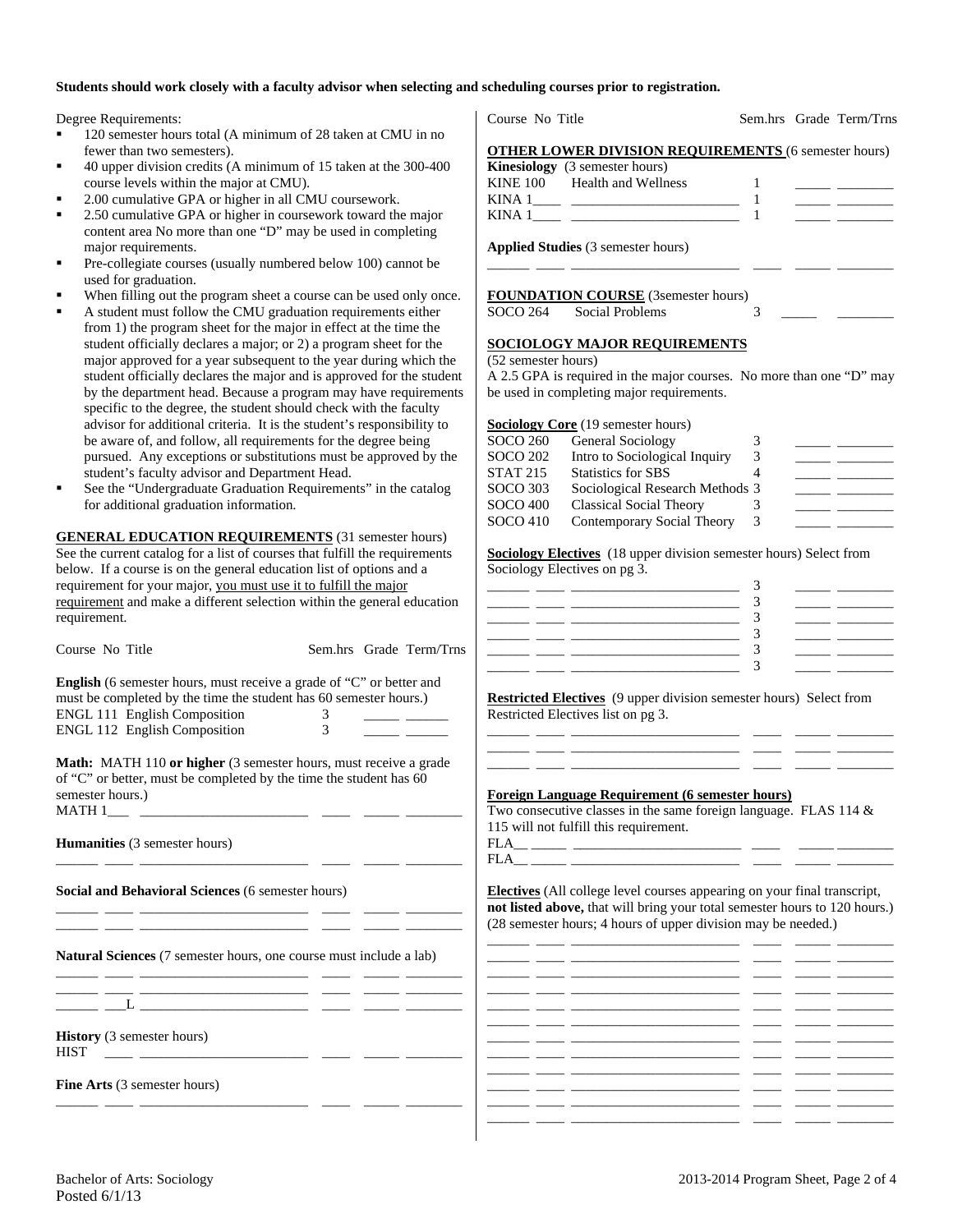### **SOCIOLOGY ELECTIVES:**

SOCO 300 Political Sociology (3) SOCO 305 Environmental Sociology (3) SOCO 310 Sociology of Religion (3) SOCO 312 Social Movements (3) SOCO 314 Population (3) SOCO 316 Social Inequality (3) SOCO 318 Sociology of Health and Illness (3) SOCO 320 Life Course Sociology (3) SOCO 325 Racial & Ethnic Relations (3) SOCO 331 Sociology of Aging (3) SOCO 340 Sex and Gender (3)

SOCO 396 Topics (3) SOCO 496 Topics (3) or any other upper division Sociology elective approved by a Sociology Advisor.

### **RESTRICTED ELECTIVES:**

CRMJ 311 Victimology (3) CRMJ 370 Criminology (3) CRMJ 470 Restorative Justice (3) PSYC 320 Social Psychology (3) PSYC 335 Psychology of Women (3) PSYC 370 Cross-Cultural Psychology (3) or any upper division courses from History, Political Science, or Social Work.